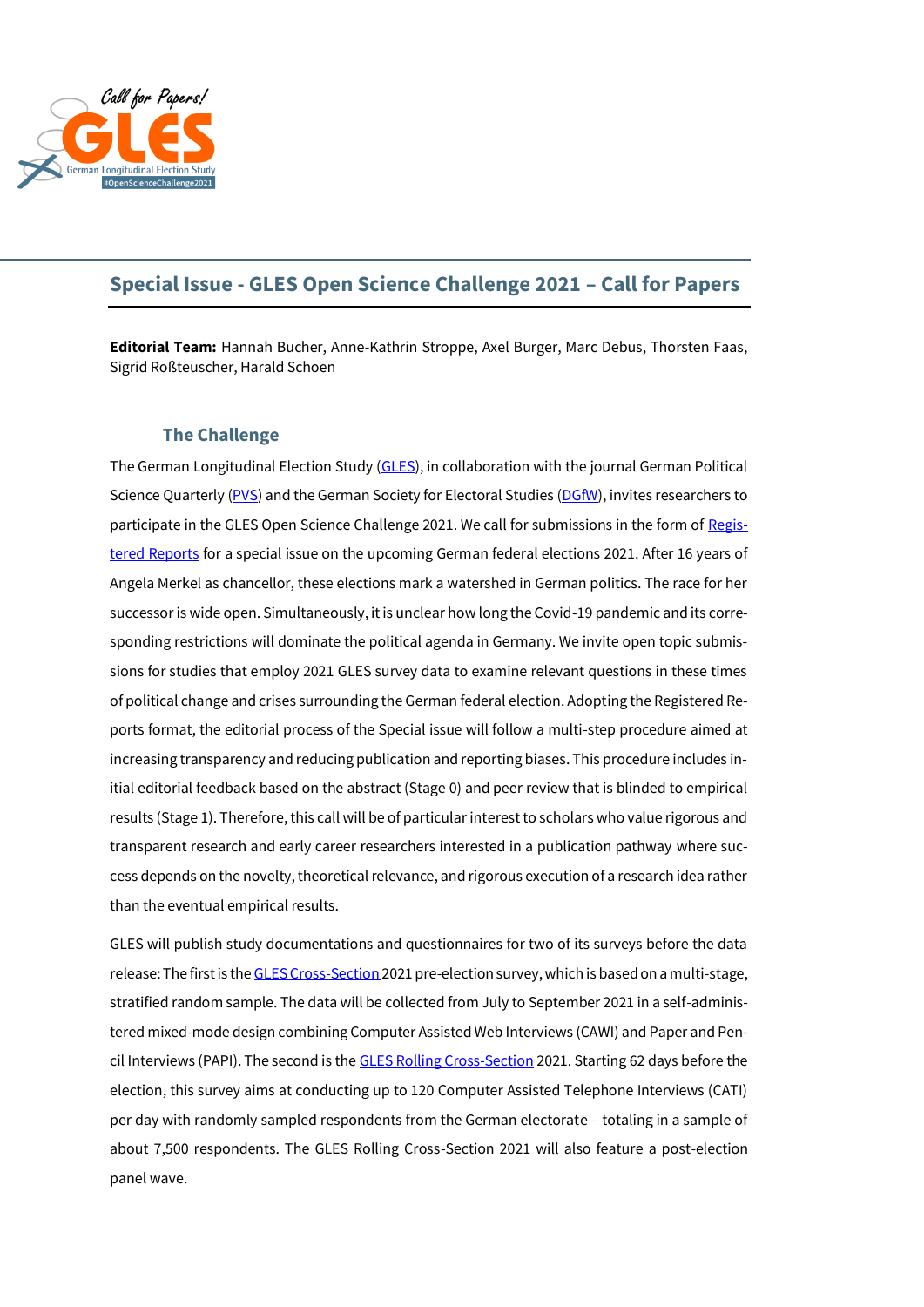### **How will the GLES Open Science Challenge 2021 work?**

#### **Stage 0 – Abstract: Submission until July 12, 2021**

Authors are invited to submit abstracts of up to 500 words with a concise overview of their planned study. Please address how the GLES Cross-Section 2021 pre-election survey or the GLES Rolling Cross-Section 2021 are employed in the study. Information and questionnaires of the surveys will be published on our [website](https://gles-en.eu/gles-open-science-challenge-2021/) on June 25, 2021. Until then, authors are welcome to use the existing study materials of the [GLES Cross Section 2017 pre-election survey](https://gles-en.eu/wp-content/uploads/2021/05/ZA6800_q.pdf) and th[e GLES Rolling Cross-Sec](https://gles-en.eu/wp-content/uploads/2021/05/ZA6803_q.pdf)[tion 2017](https://gles-en.eu/wp-content/uploads/2021/05/ZA6803_q.pdf) to set up their abstracts. The editorial team will evaluate the submitted abstracts based on the novelty and relevance of the research question and the suitability of the study design and give editorial feedback. Authors who receive positive feedback on their abstracts will be invited to submit their Stage 1 manuscript until September 25, 2021.

### **Stage 1 – Full study design: Submission until September 25, 2021**

[In Stage 1,](https://gles-en.eu/wp-content/uploads/2021/05/OSC_Guidelines_for_Authors.pdf) authors will develop the theoretical end empirical background of their study as well as the full study design, including specific hypotheses, and detailed analysis plans. Authors should use the pre-released study materials (questionnaires and short study description) to generate hypotheses and devise an analysis pipeline. The pre-released study materials for the 2021 GLES Data will be available on ou[r website](https://gles-en.eu/gles-open-science-challenge-2021/) on June 25, 2021.

The submitted Stage 1 manuscripts will be sent out for blind peer review and evaluated on the [fol](https://gles-en.eu/wp-content/uploads/2021/05/OSC_Guidelines_for_Reviewers.pdf)[lowing criteria:](https://gles-en.eu/wp-content/uploads/2021/05/OSC_Guidelines_for_Reviewers.pdf)

- The completeness of the literature review and existence of a research gap
- The logic, rationale, and plausibility of the proposed hypotheses.
- The soundness and feasibility of the proposed research design, concept operationalizations, variables selected, and proposed statistical methods of data analysis.
- Whether the proposed analysis offers adequate and appropriate tests of hypotheses.
- Whether the clarity and degree of methodological detail are sufficient to replicate exactly the proposed data analysis.
- Whether the authors have pre-specified sufficient statistical tests for ensuring that the obtained results can test the stated hypotheses, including outcome-neutral tests, robustness, and quality checks.

Following Stage 1 review, manuscripts will be in-principle accepted (IPA), rejected, or requested to be revised (and IPA or rejected after revision).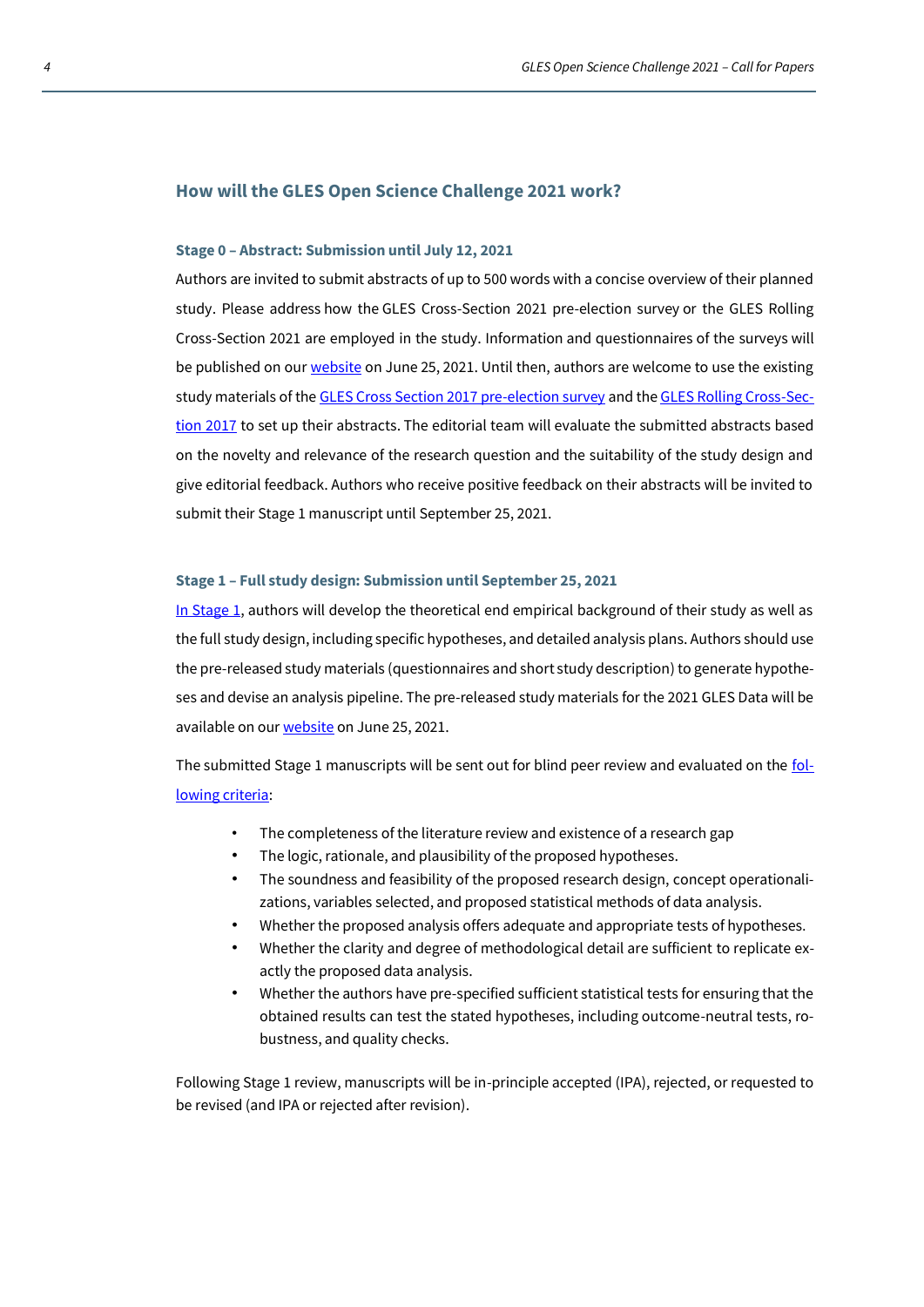#### **Stage 2: Full manuscript: Submission until February 27, 2022**

With the release of the data in November and December 2021, all the Stage 1 manuscripts that achieved in-principle acceptance status will progress to **Stage 2**, which includes conducting data analysis and reporting of results. Manuscripts with statistical results now included will be resubmitted for peer review and assessed according to ou[r existing Stage 2 criteria:](https://gles-en.eu/wp-content/uploads/2021/05/OSC_Guidelines_for_Reviewers.pdf)

- Whether the Introduction and Theoretical background, as well as the stated hypotheses and analysis plan, are the same as the approved Stage 1 submission required. Deviations from the Stage 1 Introduction and Methods section, in general, must be minor (e.g., the addition of newer citations) and in no way inconsistent with the Stage 1 manuscript. If there are any deviations from the original manuscript, assess whether they are made transparent and sufficiently justified.
- Whether the data are suitable for testing the authors' proposed hypotheses in terms of conforming to the approved outcome-neutral criteria (such as the absence of floor and ceiling effects or success of positive controls or other quality checks). Failure to pass these conditions may lead to manuscript rejection.
- Whether the authors adhered precisely to the registered data analysis procedures.
- Where applicable, whether any unregistered analyses are justified, methodologically sound, and informative.
- Whether research data and visualizations contain any major flaws, such as insufficient data points, statistically non-significant variations, and unclear data tables.
- Whether the authors' conclusions are justified given the data.

All accepted Stage 2 Registered Reports will then be published in the GLES Open Science Challenge 2021 Special Issue at German Political Science Quarterly [\(PVS\)](https://www.springer.com/journal/11615).

If you have any further questions, feel free to contact the editorial team via  $e$ -mail. Further information is available on ou[r website.](https://gles-en.eu/gles-open-science-challenge-2021/)

## **How can you further support the GLES Open Science Challenge 2021?**

Due to the necessary scheduling of the review processes depending on data collection and publication, we call for reviewers supporting a rapid review of the Registered Reports. If you are willing to review a Stage 1 RR in your field of expertise during the period from 2021-10-04 to 2021-10-17 and a Stage 2 Manuscript during the period from 2022-03-14 to 2022-03-27, please write us a[n e-mail.](mailto:gles-osc@gesis.org) All expert reviewers are welcome, from Ph.D. students to professors.

# **If you have any questions or informal inquiries please do not hesitate to contact th[e Editorial](mailto:gles-osc@gesis.org)  [Team.](mailto:gles-osc@gesis.org)**